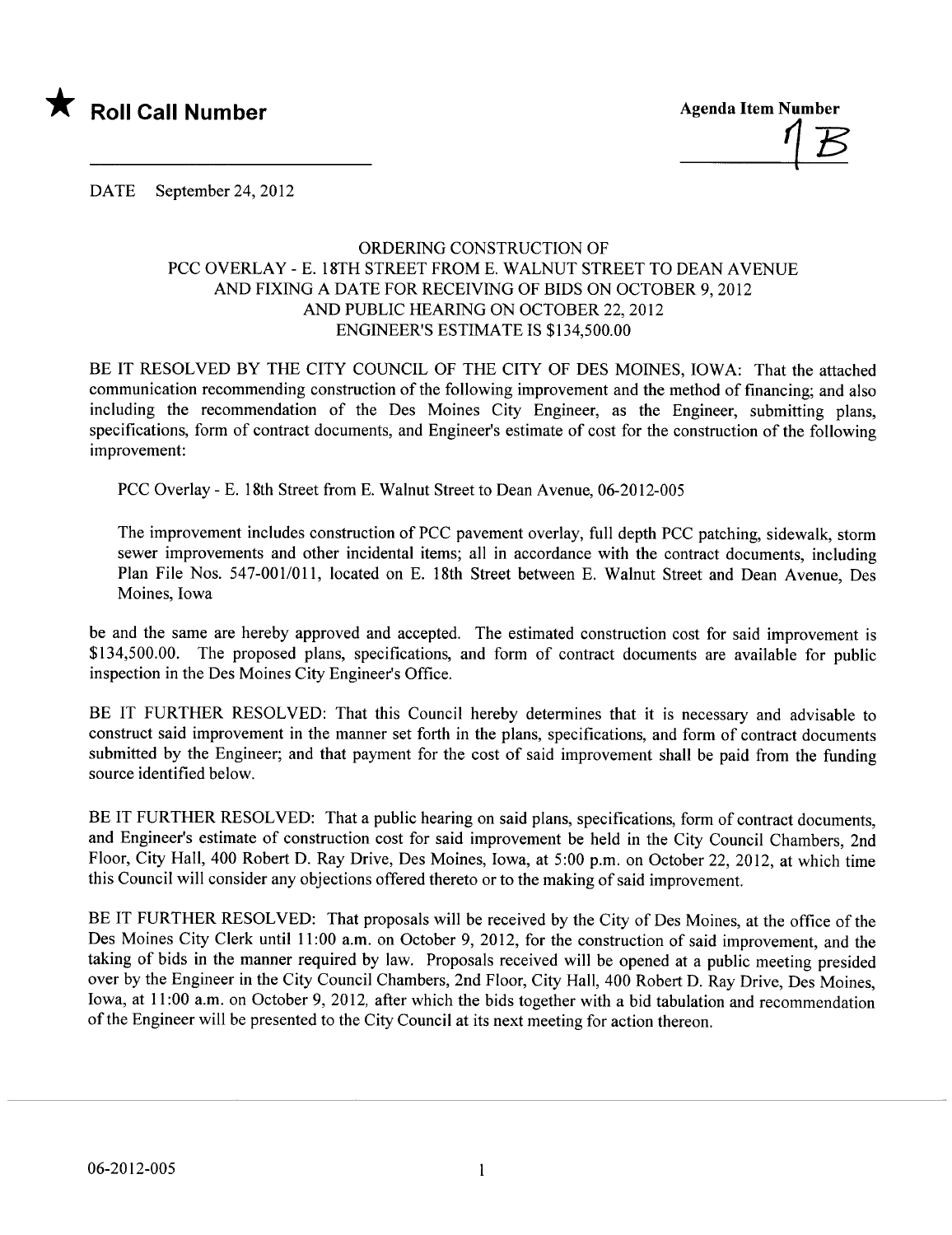

 $\eta$  $\overline{t}$ 

DATE September 24, 2012

BE IT FURTHER RESOLVED: That an appropriate Notice to Bidders and Notice of Public Hearing for said improvement be published in the Des Moines Register as provided and directed by Chapter 26 and/or 314, Code of Iowa.

(City Council Communication Number  $\frac{2-514}{\pi}$  attached.)

Moved by to adopt.

Theatern Vinlal

Kathleen Vanderpool

FORM APPROVED: TUNDS AVAILABLE

Scott E. Sanders<br>Des Moines Finance Director

Deputy City Attorney Des Moines Finance Director

FR Funding Source: 2012-2013 CIP, Page Street - 40, Special City-wide Street Improvements, STR217, Being: Gaming Monies

| <b>COUNCIL ACTION</b> | <b>YEAS</b> | <b>NAYS</b> | <b>PASS</b> | <b>ABSENT</b>   | I, Diane Rauh, City Clerk of said City Council, hereby     |
|-----------------------|-------------|-------------|-------------|-----------------|------------------------------------------------------------|
| <b>COWNIE</b>         |             |             |             |                 | certify that at a meeting of the City Council, held on the |
| <b>COLEMAN</b>        |             |             |             |                 | above date, among other proceedings the above was          |
| <b>GRIESS</b>         |             |             |             |                 | adopted.                                                   |
| <b>HENSLEY</b>        |             |             |             |                 |                                                            |
| <b>MAHAFFEY</b>       |             |             |             |                 | IN WITNESS WHEREOF, I have hereunto set my hand            |
| <b>MEYER</b>          |             |             |             |                 | and affixed my seal the day and year first above           |
| <b>MOORE</b>          |             |             |             |                 | written.                                                   |
| <b>TOTAL</b>          |             |             |             |                 |                                                            |
| <b>MOTION CARRIED</b> |             |             |             | <b>APPROVED</b> |                                                            |
|                       |             |             |             |                 |                                                            |
|                       |             |             |             |                 |                                                            |
|                       |             |             |             |                 |                                                            |
|                       |             |             |             | Mayor           |                                                            |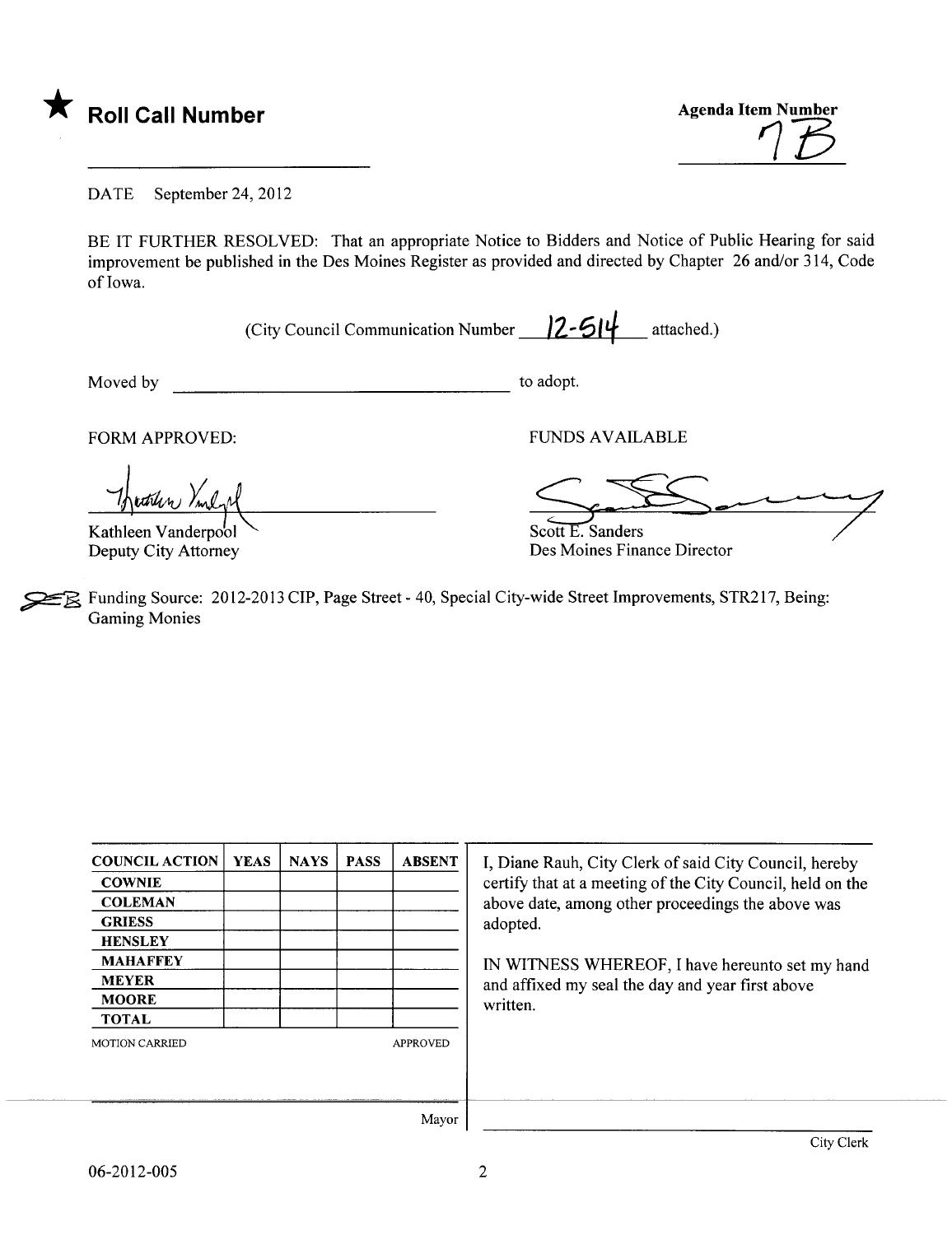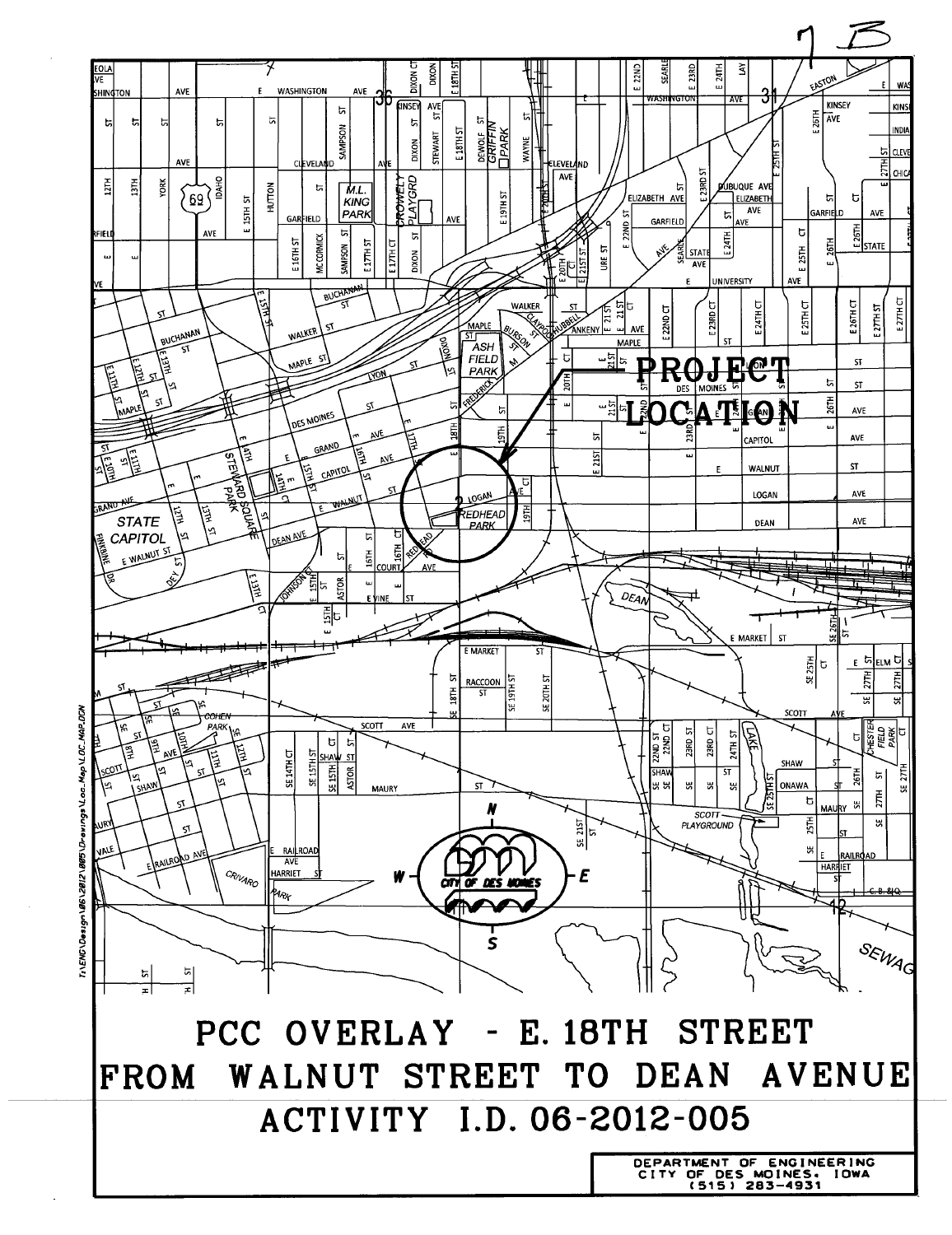## **CONSTRUCTION ESTIMATE**

DEPARTMENT OF ENGINEERING CITY OF DES MOINES, IOWA

Activity I.D. 06-2012-005 **IDOT PROJ NO.: None** DATE: 09/05/2012

## PROJECT: PCC OVERLAY - E. 18TH STREET FROM WALNUT STREET TO DEAN AVENUE

|                |                                               |             | <b>ESTIMATED UNITS</b> | <b>AMOUNT</b>     |              |
|----------------|-----------------------------------------------|-------------|------------------------|-------------------|--------------|
| NO.            | <b>DESCRIPTION</b>                            | <b>UNIT</b> | <b>TOTAL</b>           | <b>UNIT PRICE</b> | <b>TOTAL</b> |
| 1              | <b>MOBILIZATION</b>                           |             | 1                      | \$10,230.00       | \$10,230.00  |
| $\overline{2}$ | TOPSOIL, STRIP, SALVAGE AND RESPREAD          |             | 22                     | \$60.00           | \$1,320.00   |
| $\overline{3}$ | <b>EXCAVATION, UNCLASSIFIED</b>               |             | 28                     | \$45.00           | \$1,260.00   |
| 4              | <b>MODIFIED SUBBASE, 4"</b>                   |             | 250                    | \$15.00           | \$3,750.00   |
| 5              | PAVEMENT REMOVAL, FULL DEPTH PCC              |             | 215                    | \$30.00           | \$6,450.00   |
| 6              | SINGLE GRATE INTAKE, SW-501                   |             | 1                      | \$5,000.00        | \$5,000.00   |
| $\overline{7}$ | STORM SEWER, 8" PVC                           |             | 12                     | \$25.00           | \$300.00     |
| 8              | CONNECTION TO EXISTING STRUCTURE              |             | 1                      | \$1,500.00        | \$1,500.00   |
| 9              | MANHOLE ADJUSTMENT, MAJOR                     | EA          | 1                      | \$1,200.00        | \$1,200.00   |
| 10             | MANHOLE ADJUSTMENT, MINOR                     | EA          | $\overline{2}$         | \$500.00          | \$1,000.00   |
| 11             | MILLING, 3" MIN. FOR PCC OVERLAY              | SY          | 1700                   | \$5.50            | \$9,350.00   |
| 12             | PAVEMENT, 3" MIN. PCC OVERLAY, PLACEMENT ONLY | SY          | 1700                   | \$21.00           | \$35,700.00  |
| 13             | PAVEMENT, 3" MIN. PCC OVERLAY, FURNISH ONLY   | <b>CY</b>   | 230                    | \$115.00          | \$26,450.00  |
| 14             | <b>FLOWABLE MORTAR LEVELING COURSE</b>        | <b>CY</b>   | 20                     | \$140.00          | \$2,800.00   |
| 15             | FULL DEPTH PATCH, 7" PCC                      | SY          | 50                     | \$70.00           | \$3,500.00   |
| 16             | FULL DEPTH PATCH, 6" PCC                      | SY          | 28                     | \$65.00           | \$1,820.00   |
| 17             | CURB AND GUTTER, 6" PCC, STANDARD             | LF          | 40                     | \$48.00           | \$1,920.00   |
| 18             | SIDEWALK, HANDICAP RAMP, 6" PCC               | SY          | 57                     | \$70.00           | \$3,990.00   |
| 19             | <b>TRUNCATED DOME</b>                         | <b>SF</b>   | 120                    | \$30.00           | \$3,600.00   |
| 20             | SIDEWALK, 4" PCC                              | SY          | 103                    | \$50.00           | \$5,150.00   |
| 21             | SEEDING, FERTILIZING AND MULCHING             | SQ          | 3.5                    | \$60.00           | \$210.00     |
| 22             | <b>WATERING</b>                               | <b>MGAL</b> | 4                      | \$300.00          | \$1,200.00   |
| 23             | <b>TRAFFIC CONTROL</b>                        | <b>LS</b>   | 1                      | \$6,000.00        | \$6,000.00   |
| 24             | PROJECT SIGN SMALL - STANDARD                 | EA          | $\overline{2}$         | \$400.00          | \$800.00     |
|                |                                               |             |                        |                   |              |